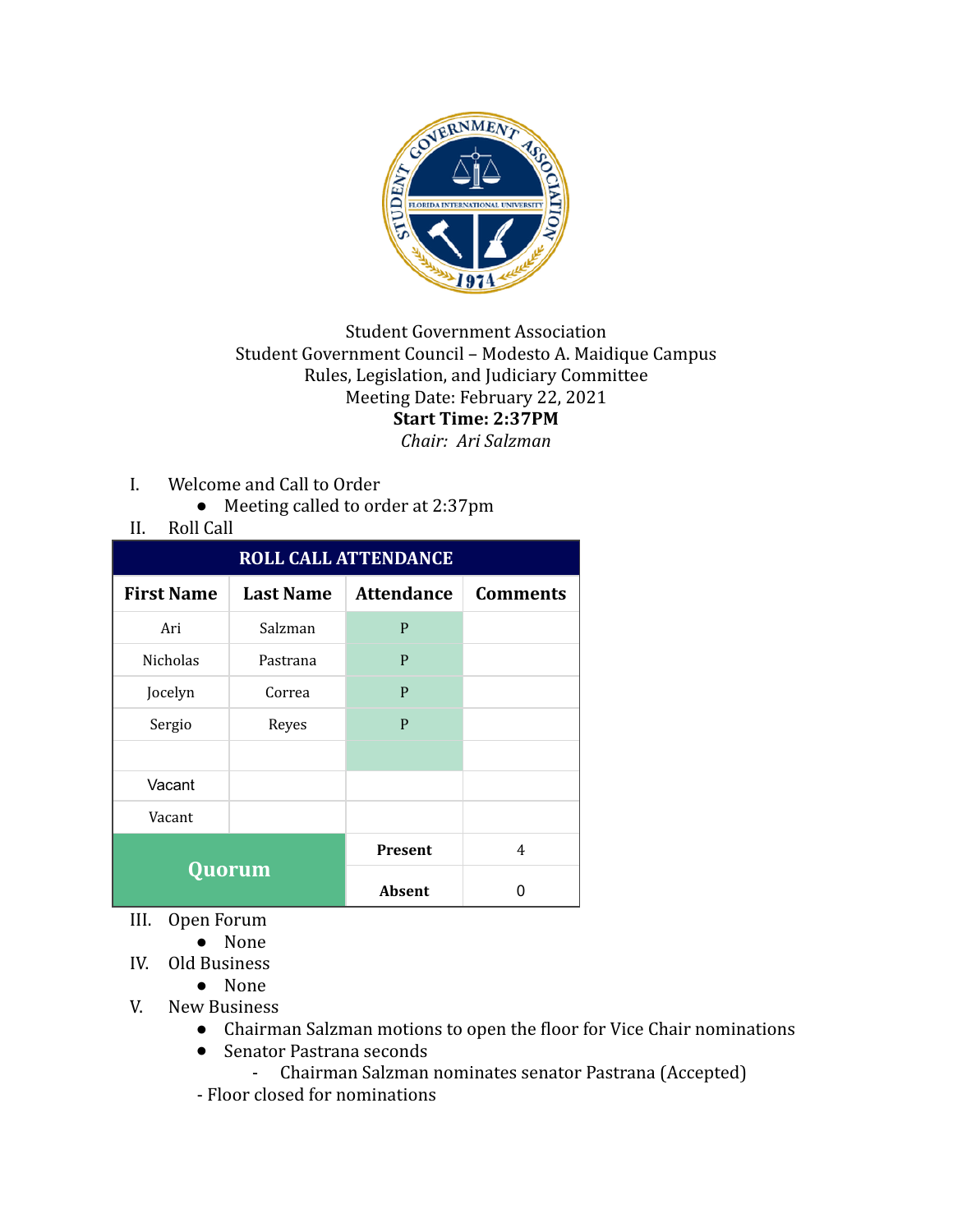| <b>Vice Chair Vote</b> |                  |            |            |  |  |
|------------------------|------------------|------------|------------|--|--|
| <b>First Name</b>      | <b>Last Name</b> | Yay        | <b>Nay</b> |  |  |
| Ari                    | Salzman          | Y          |            |  |  |
| <b>Nicholas</b>        | Pastrana         | Y          |            |  |  |
| Jocelyn                | Correa           | Y          |            |  |  |
| Sergio                 | Reyes            | Y          |            |  |  |
| Vacant                 |                  |            |            |  |  |
| Vacant                 |                  |            |            |  |  |
| Vacant                 |                  |            |            |  |  |
| Quorum                 |                  | Yay        | 4          |  |  |
|                        |                  | <b>Nay</b> | 0          |  |  |

- Senator Reyes motions to go into voting
- Chairman Salzman seconds
	- Motion passed

| <b>LORAX Resolution (SR 01.001)</b> |                  |            |            |  |  |
|-------------------------------------|------------------|------------|------------|--|--|
| <b>First Name</b>                   | <b>Last Name</b> | Yay        | <b>Nay</b> |  |  |
| Ari                                 | Salzman          | Y          |            |  |  |
| <b>Nicholas</b>                     | Pastrana         | Y          |            |  |  |
| Jocelyn                             | Correa           | Y          |            |  |  |
| Sergio                              | Reyes            | Y          |            |  |  |
| Vacant                              |                  |            |            |  |  |
| Vacant                              |                  |            |            |  |  |
| Vacant                              |                  |            |            |  |  |
| Quorum                              |                  | Yay        | 4          |  |  |
|                                     |                  | <b>Nay</b> | n          |  |  |

- Vote passes
- VI. Announcements